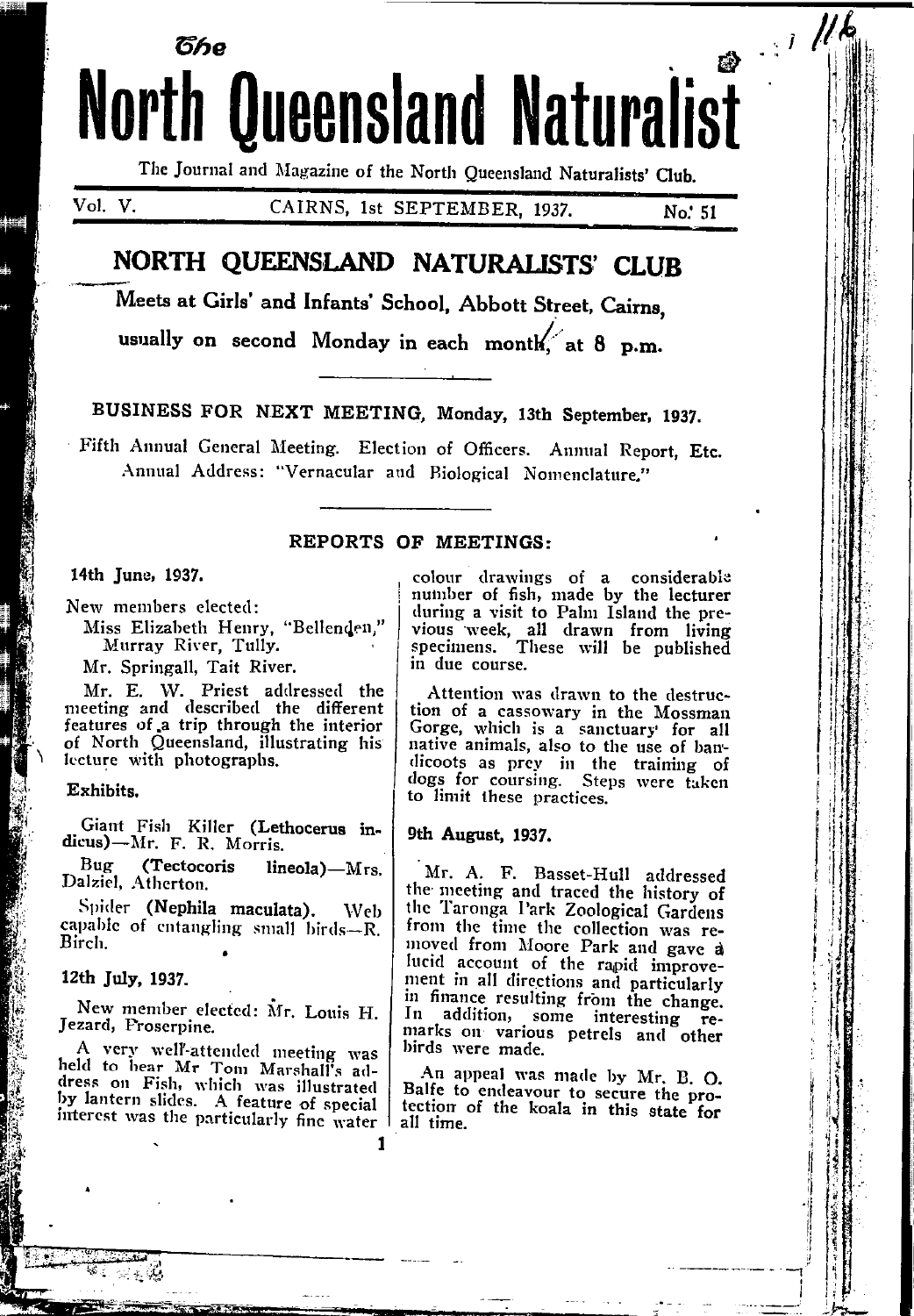THE NORTH QUEENSLAND NATURALIST

The unsatisfactory treatment of tourists to Green Island was expressed and it was resolved that steps be taken to advise all tourists that the most satisfactory way to see the reef was to walk over it at low tide, and to be prepared to do so.

## Exhibit.

Frog Fish (Pseudobatrachus dubius). Mistaken for Stone Fish.

Caterpillar of Eriboea pyrrhus sempronius-Miss E. Henry, Tully.

FIFTH ANNUAL WILD NA-TURE SHOW. This will be held at the City Baths, Cairns, on 3rd and 4th September next. For the first time, arrangements are being made for the exhibition of native flowers from the southern states.

# A DIMINUTIVE NORTH QUEENSLAND ORCHID.

# OBERONIA PUSILLA, Bail.

# By the Rev. H. M. R. RUPP

So far as I am aware, this little orchid has not previously been figured. A plant was sent to me in September, 1935, by Dr. H. Flecker, who collected it from Malaan Road, near Ravenshoe. on the Atherton Tableland. The plant has done very well under ordinary bush-house conditions at Raymond Terrace, N.S.W., and the accompanying sketch depicts it as it is two years after it left North Queensland. It is (at the present time) growing on a Banksia stick. It has a branching habit, and is very unlike either O. iridifolia or O. Titania, but the floral structure is almost identical with that of the former, except that the perianth segments are entire. The leaves are semi-cylindrical and succulent. The raceme is comparatively short and few-flowered, not hanging down in a long, densely-flowered spike as in our two other Australian species. F. M. Bailey's specimens were obtained at an altitude of 4,000 feet on Bellenden Ker. He does not mention the branching habit, and the plants seen by him were apparently younger and smaller than Dr. Flecker's.



OBERONIA PUSILLA, Bail. A plant, natural size, and an enlarged flower (front view).

NOTE .- This orchid was found in the jungle, densely distributed over the branches at the top of a fallen tree, on which were also found Bulbophyllum Macphersonii, Rupp, and flowering specimens of Cleisostoma tridentatum, Lindl., the latter being the only examples of this species yet recorded from North Queensland.

 $-H.F.$ 

THE NORTH QUEENSLAND NATURALIST

# THE RAMBLINGS OF A NATURALIST.

# By J. G. BROOKS, B.D.Sc.

It is hoped that these items, though of-not great scientific value, will prove of interest to the readers. An endeavour has been made to cover a number of branches of Natural History.

# **Collecting Natural History Specimens**

Most people who adopt Natural History as a hobby collect large and pretty specimens, which is not a good idea, from a scientific point of view. Large specimens are easily set and handled and present a good appearance, but in a short time, available space for storage is soon taxed. As an example, not very many Hercules moths can be placed in a glass case, whereas thousands of ants could be placed in the same sized glass case.

Many of the minute specimens are, more handsome than the larger ones but unfortunately have to be viewed through a microscope. To obtain and classify specimens new to science, one has to collect the small-sized specimens. They take longer to find, set and classify, but do not take much storage space and when arranged surpass the large-sized specimens for beauty.

# Set-backs to the Collector.

Collectors in a climate such as that of Cairns are doomed to many disappointments with their collections. The hot, damp climate is ideal for fungus growth and one has to be continually cleaning specimens of fungus (mildew). This is comparatively easy on the plain, smooth types but those with the powdery types of coating are greatly damaged. Equal parts of carbolic acid and alcohol destroy the fungus. Thymol is suggested for cabinets but the writer has had no success with it. A little research work on this set-back will be appreciated by many collectors.

Another cause for much alarm is insect pests, particularly the museum beetle Anthrenus varius Lea, Family Dermestidae, which, if not controlled, will destroy the bodies of numerous specimens in quick time. The Psocids (Book-lice) also do much damage in collections, though their damage is confined to the hairs, etc., on the specimens.

Napthalene has been a favourite for prevention of insect pests, but it is not efficient unless the cabinet is perfectly air-tight, which is practically an impossibility in a damp, hot climate. Paradichlor-benzene has proved to be the best insecticide that the writer has tried, although a mixture of napthalene, paradichlor-benzene and thymol boiled together and set in blocks is recommended.

# Fruit Fly Collecting and Breeding.

A collector is more successful in obtaining delicate specimens by breeding than by collecting them with a net. At the same time he obtains a greater variety of specimens by the former method.

Fruit-flies (Trypetidae) are delicate specimens which are a menace to both cultivated and native fruits. A wellrepresented collection can be obtained by gathering infected fruits and breeding the flies from them. The greater the variety of fruits, the greater is the variety of fruit flies.

The fruits are best stored in glass jars. It is advisable to place sawdust on the bottom of the containers to absorb the moisture which results from the fermentation of the fruits during the process. The jars should be covered with cheese cloth; this permits the circulation of air, but prevents the specimens from escaping.